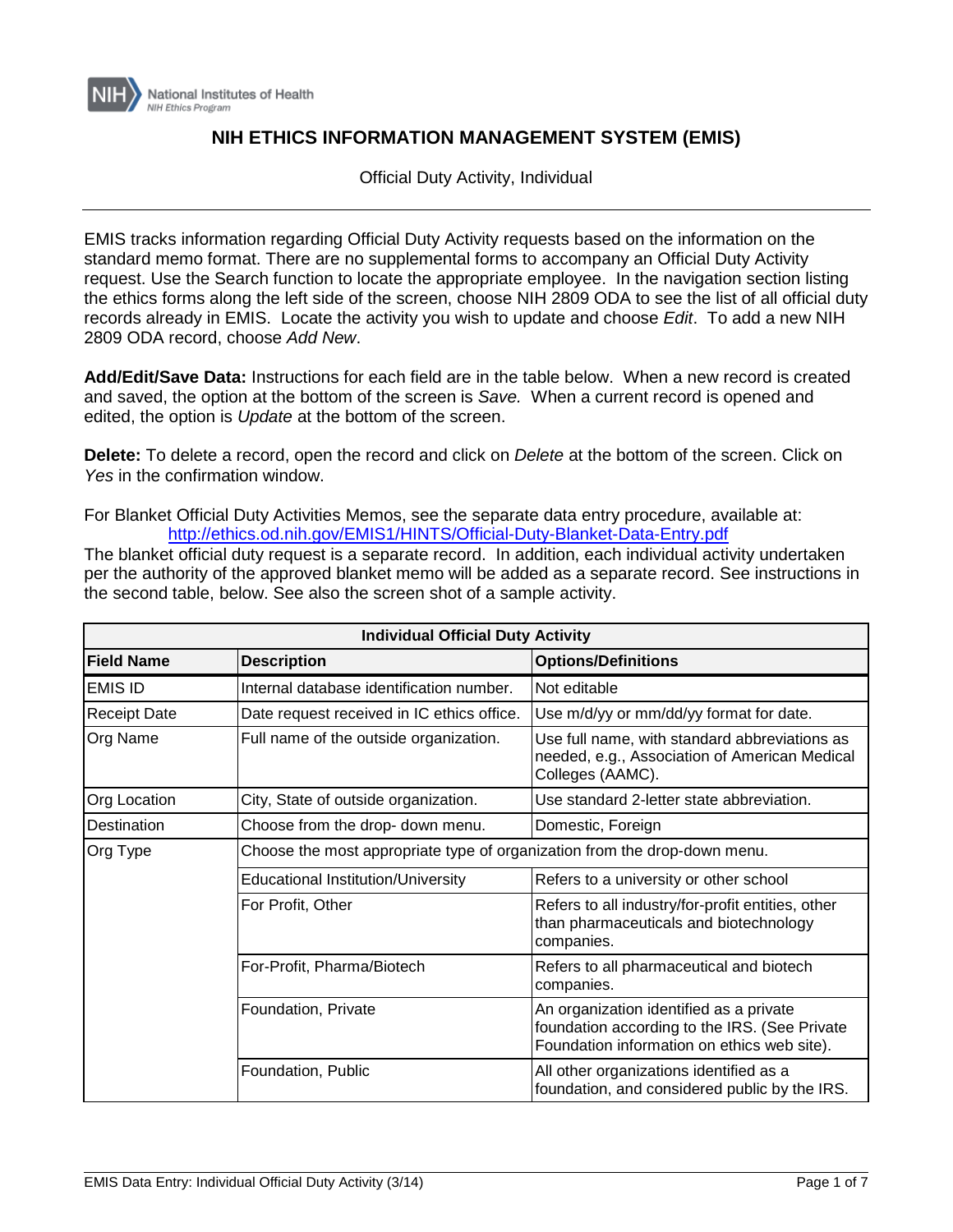

| <b>Individual Official Duty Activity</b> |                                         |                                                                                                                                                                                                                     |  |  |
|------------------------------------------|-----------------------------------------|---------------------------------------------------------------------------------------------------------------------------------------------------------------------------------------------------------------------|--|--|
| <b>Field Name</b>                        | <b>Description</b>                      | <b>Options/Definitions</b>                                                                                                                                                                                          |  |  |
|                                          | Government                              | Refers to some level of government, domestic<br>or foreign.                                                                                                                                                         |  |  |
|                                          | <b>Hospital/Medical Care Facility</b>   | For organization which is a hospital or other<br>medical care facility. Use this option when the<br>invitation came from a hospital that is affiliated<br>with or without a university.                             |  |  |
|                                          | Journal                                 | Refers to when the organization is a journal,<br>and the activity is reviewing manuscripts. See<br>Publisher, below, for positions with authority to<br>determine content, e.g., Editor-in-Chief. See<br>Publisher. |  |  |
|                                          | Law-Firm                                | Use when the organization is a law firm.                                                                                                                                                                            |  |  |
|                                          | Non-profit                              | Use when organization is a non-profit<br>association or entity, e.g., non-profit research<br>institute or National Academies of Science.                                                                            |  |  |
|                                          | Other Organization                      | Use when the organization's type does not fit<br>any other category.                                                                                                                                                |  |  |
|                                          | <b>Professional Association</b>         | Use when organization is a professional<br>association, such as the employee's<br>professional association; e.g. American<br>Psychological Association.                                                             |  |  |
|                                          | Publisher                               | Use when the organization is a publisher, and<br>employee will serve as Editor-in-Chief or<br>Associate Editor, making content decisions.                                                                           |  |  |
|                                          | <b>Research Institute</b>               | Use for research institutes, e.g., Scripps.                                                                                                                                                                         |  |  |
| <b>Activity Type</b>                     | activity.                               | Use the most appropriate option from the drop-down menu to match the employee's                                                                                                                                     |  |  |
|                                          | Present/Speak                           | Use when the employee is giving a speech or<br>presentation, e.g., single or series of talks, or a<br>poster presentation.                                                                                          |  |  |
|                                          | Write                                   | Use when the employee will engage in writing<br>as part of the activity, e.g., writing a book about<br>research results.                                                                                            |  |  |
|                                          | <b>Clinical Practice</b>                | Use when the employee is engaging in<br>clinical/health care practice.                                                                                                                                              |  |  |
|                                          | Member of Board/Committee               | Membership on a board or committee, other<br>than an editorial or manuscript review board.                                                                                                                          |  |  |
|                                          | <b>Editorial Board/Journal Reviewer</b> | Use for service on an editorial board or<br>manuscript review group for a journal.                                                                                                                                  |  |  |
|                                          | Officer in Professional Association     | Service as an officer in a professional<br>organization. This activity requires a waiver of<br>the conflict caused by the fiduciary nature of a<br>position as officer.                                             |  |  |
|                                          | <b>Other Official Duty Activity</b>     | Any other official duty activity which is not<br>covered by the other activity types provided.<br>Use of this option should be rare.                                                                                |  |  |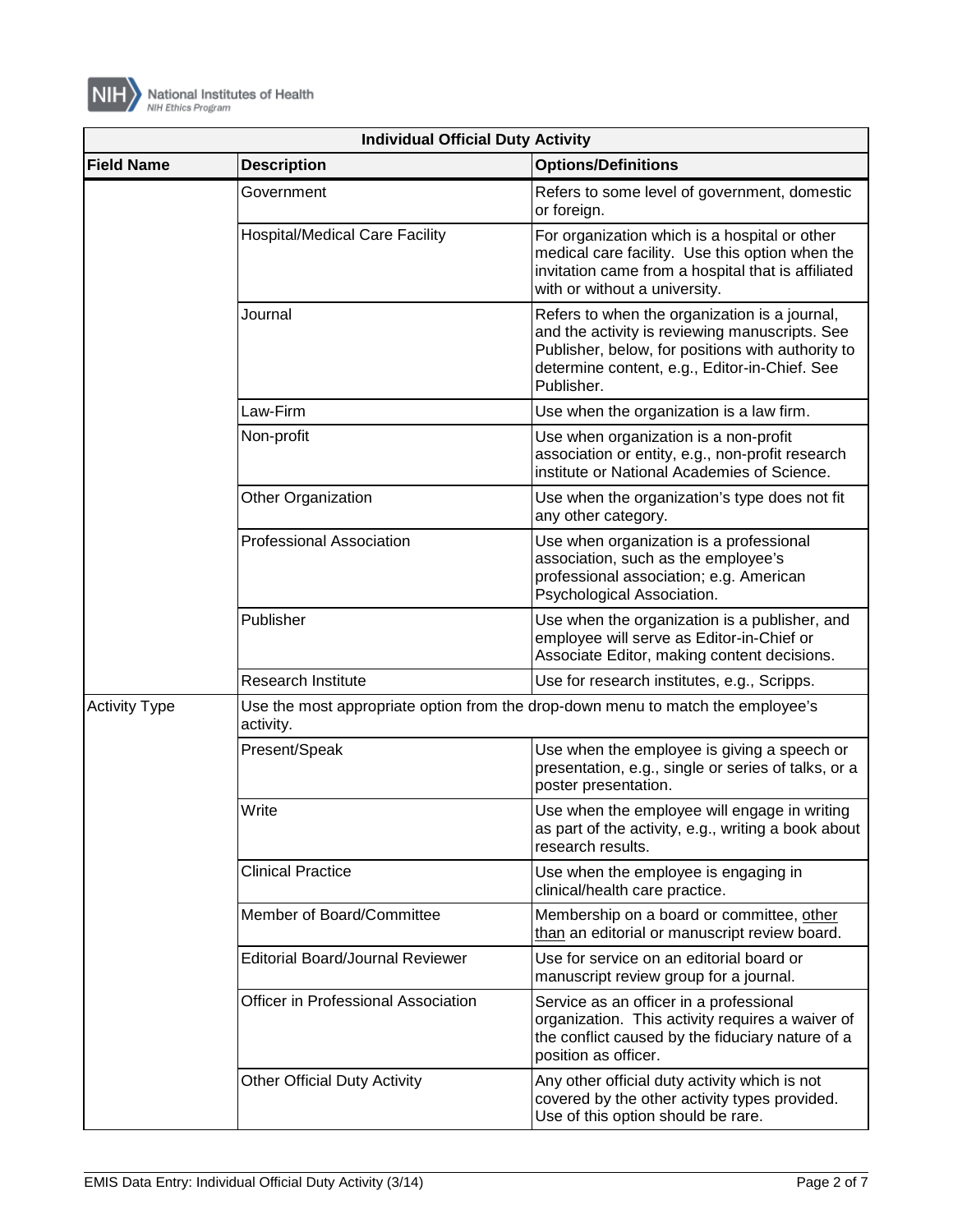

| <b>Individual Official Duty Activity</b> |                                                                                   |                                                                                                                                                                                         |  |  |
|------------------------------------------|-----------------------------------------------------------------------------------|-----------------------------------------------------------------------------------------------------------------------------------------------------------------------------------------|--|--|
| <b>Field Name</b>                        | <b>Description</b>                                                                | <b>Options/Definitions</b>                                                                                                                                                              |  |  |
|                                          | <b>Federal Liaison</b>                                                            | Use when the position is a Federal Liaison.<br>This activity involves advice but not<br>participation in decision making (does not vote<br>on decisions).                               |  |  |
|                                          | Teach a Course                                                                    | Use when employee will teach an entire course,<br>with responsibility for the course, not a guest<br>lecturer at a course managed by someone else.                                      |  |  |
| <b>Activity Hours</b>                    | Indicate number of hours the employee<br>will engage in this activity.            | If the activity lasts more than one year, indicate<br>total annual hours.                                                                                                               |  |  |
| Nature of Activity                       | Describe to better identify, e.g., name of committee or board. Optional field.    |                                                                                                                                                                                         |  |  |
| Position                                 | Choose the most appropriate position associated with this official duty activity. |                                                                                                                                                                                         |  |  |
|                                          | Officer                                                                           | Elected or appointed officer, such as in a<br>professional organization.                                                                                                                |  |  |
|                                          | Editor                                                                            | Service as the editor of a journal or book, more<br>than just reviewing manuscripts. Involves actual<br>editing of documents.                                                           |  |  |
|                                          | Faculty                                                                           | Teaching a full course at an educational<br>institution. Responsibility for the course.                                                                                                 |  |  |
|                                          | <b>Federal Liaison</b>                                                            | Use when the employee is representing the IC<br>or NIH, participating in discussions but not<br>voting (not helping make business decisions).                                           |  |  |
|                                          | Member                                                                            | Member of a committee or board, such as an<br>advisory board or editorial board.                                                                                                        |  |  |
|                                          | Practitioner                                                                      | Engaging in health care, allied health care, or<br>legal practice.                                                                                                                      |  |  |
|                                          | Speaker                                                                           | Giving a speech or poster session, e.g., at a<br>meeting or conference; giving a talk at a single<br>class (versus faculty responsibility for an entire<br>course, see Faculty, above). |  |  |
|                                          | Other                                                                             | Use when no other position matches the activity<br>of the employee. Use should be rare.                                                                                                 |  |  |
|                                          | Writer                                                                            | Actual writing activity, not just editing something<br>written by others, e.g. writing a textbook<br>chapter; writing a paper.                                                          |  |  |
| <b>Start Date</b>                        | Indicate the date the activity will start.                                        | Use m/d/yy or mm/dd/yy format for date.                                                                                                                                                 |  |  |
| <b>Expected End Date</b>                 | Indicate the projected end date as<br>provided on the request form.               | Use m/d/yy or mm/dd/yy format for date.                                                                                                                                                 |  |  |
| <b>Duration</b>                          | Denotes the length of time the activity is expected to continue                   |                                                                                                                                                                                         |  |  |
|                                          | One-time                                                                          | less than 12 months, even if multiple meetings<br>or presentations                                                                                                                      |  |  |
|                                          | One year or more                                                                  | Continuing for 12 months or more; sometimes<br>referred to as "ongoing."                                                                                                                |  |  |
|                                          | Withdrawn                                                                         | Request withdrawn by employee prior to review<br>and final determination.                                                                                                               |  |  |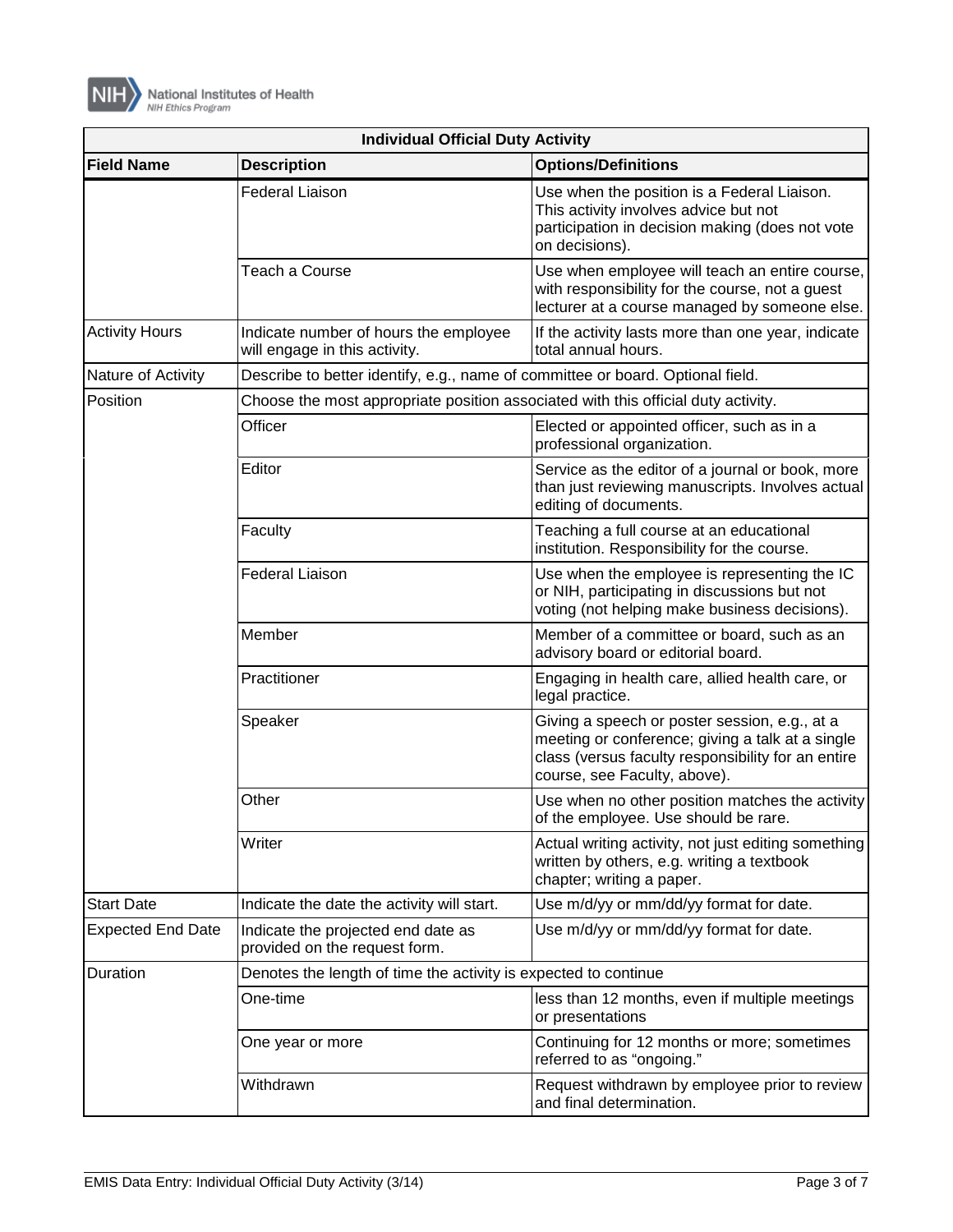

| <b>Individual Official Duty Activity</b>                              |                                                                  |                                                                                                                     |  |  |
|-----------------------------------------------------------------------|------------------------------------------------------------------|---------------------------------------------------------------------------------------------------------------------|--|--|
| <b>Field Name</b><br><b>Description</b><br><b>Options/Definitions</b> |                                                                  |                                                                                                                     |  |  |
|                                                                       | Cancelled                                                        | Activity cancelled by employee after final<br>determination made, but before engaged in the<br>activity.            |  |  |
| Expenses                                                              | Indicate who will pay expenses/                                  |                                                                                                                     |  |  |
|                                                                       | <b>NIH</b>                                                       | NIH pays related expenses.                                                                                          |  |  |
|                                                                       | Organization                                                     | The outside organization pays all expenses.                                                                         |  |  |
|                                                                       | NIH & Organization                                               | NIH and the outside organization share the<br>expenses.                                                             |  |  |
|                                                                       | No Expenses                                                      | No expenses expected.                                                                                               |  |  |
| <b>HHS-348 ID#</b>                                                    | Internal EMIS ID number of the HHS-348<br>accompanying this ODA. | Not all ODAs will have an HHS-348. Add this<br>number only when there is a sponsored travel<br>record.              |  |  |
| IC DEC Sig                                                            | Date signed by the IC DEC.                                       | Use m/d/yy or mm/dd/yy format for date.                                                                             |  |  |
| IC DEC Action                                                         | Indicate DEC action.                                             | Approved<br>Disapproved<br>Pending (i.e., no action yet)<br>None                                                    |  |  |
| To NEO                                                                | Date sent to NEO, if applicable. IC<br>enters.                   | Use m/d/yy or mm/dd/yy format for date.                                                                             |  |  |
| <b>NEO Receipt</b>                                                    | Date received by NEO. NEO enters.                                | Use m/d/yy or mm/dd/yy format for date.                                                                             |  |  |
| To NEO Spec                                                           | Date assigned to the NEO Ethics<br>Specialist.                   | Use m/d/yy or mm/dd/yy format for date.                                                                             |  |  |
| <b>NEO Specialist</b>                                                 | Name of NEO Ethics Specialist. Use<br>drop-down list.            | NEO Specialist drop-down list is maintained by<br>the NEO EMIS Administrator using the role<br>management function. |  |  |
| <b>NEO Spec Review</b>                                                | Date NEO Specialist completes the<br>review.                     | Use m/d/yy or mm/dd/yy format for date.                                                                             |  |  |
| <b>NEO Mgmt Review</b>                                                | Date of review by NEO management.                                | Use m/d/yy or mm/dd/yy format for date.                                                                             |  |  |
| To NIH DEC                                                            | Date sent to NIH DEC for determination.                          | Use m/d/yy or mm/dd/yy format for date.                                                                             |  |  |
| NIH DEC Action                                                        | Indicate NIH DEC action.                                         | Approved<br>Disapproved<br>Pending (e.g., no decision yet)<br>None                                                  |  |  |
| NIH DEC Sig                                                           | Date signed by the NIH DEC.                                      | Use m/d/yy or mm/dd/yy format for date.                                                                             |  |  |
| To IC                                                                 | Date returned to IC from NEO, if<br>applicable. Entered by NEO.  | Use m/d/yy or mm/dd/yy format for date.                                                                             |  |  |
| IC Receipt                                                            | Date received by IC from NEO. IC enters.                         | Use m/d/yy or mm/dd/yy format for date.                                                                             |  |  |
| To Employee                                                           | Date copy of the signed ODA memo was<br>sent to the employee.    | Use m/d/yy or mm/dd/yy format for date.                                                                             |  |  |
| <b>Actual End Date</b>                                                | Date activity did end, i.e., for an ongoing<br>activity.         | Use m/d/yy or mm/dd/yy format for date.                                                                             |  |  |
| <b>Notes</b>                                                          | Insert other relevant information.                               | Be succinct. Avoid repeating or summarizing<br>information already in the above fields.                             |  |  |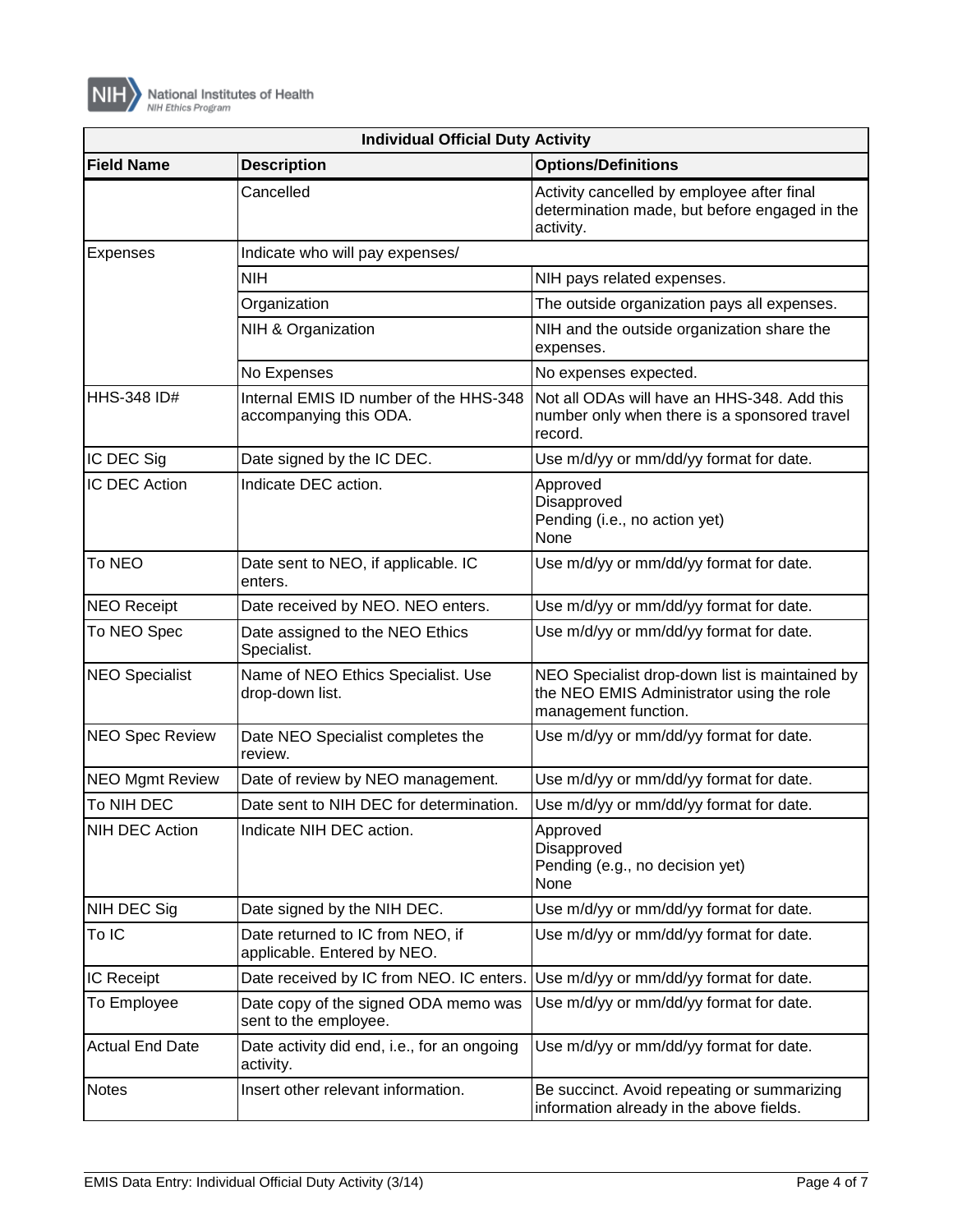

**Add a Record for a Specific ODA Covered by the Blanket Approval***.* For each official duty activity in which the employee participates under the authority granted by the blanket ODA, enter a separate ODA record, entering the data as follows. This record permits preparation of the required report of activities covered by a blanket ODA memo. By entering the approval date in the "Nature of Activity" field, the activities covered by a specific blanket request can be identified.

| <b>Field Name</b>      | Enter the information described below.                                                                                                                          |  |
|------------------------|-----------------------------------------------------------------------------------------------------------------------------------------------------------------|--|
| <b>EMIS ID</b>         | Internal database record number, not editable.                                                                                                                  |  |
| <b>Receipt Date</b>    | Date the ethics official becomes aware of the activity.                                                                                                         |  |
| Org Name               | Name of outside entity with which the employee will engage in an official duty activity.                                                                        |  |
| Org Location           | Location of the outside organization.                                                                                                                           |  |
| Org Type               | Using the drop down list, choose the type of outside organization.                                                                                              |  |
| <b>Activity Type</b>   | Using the drop down list, choose the type of activity.                                                                                                          |  |
| <b>Activity Hours</b>  | Enter the total number of hours to be used for the activity.                                                                                                    |  |
| Nature of Activity     | To identify that this activity is covered by the blanket approval, enter "Blanket<br>mm/dd/yy" where mm/dd/yy is the date the blanket ODA request was approved. |  |
| Position               | Using the drop down list, choose the position for this specific ODA.                                                                                            |  |
| <b>Start Date</b>      | Enter the start date of the specific activity.                                                                                                                  |  |
| <b>Expected End</b>    | Enter the end date of the specific activity.                                                                                                                    |  |
| Duration               | Using the drop down list, choose the appropriate duration for the specific activity.                                                                            |  |
| <b>Expenses</b>        | Choose the correct response from the drop down list.                                                                                                            |  |
| <b>HHS-348 ID#</b>     | The EMIS ID number for the accompanying sponsored travel, if applicable.                                                                                        |  |
| IC DEC Sig             | Date signed by the IC DEC. Use mm/dd/yy format.                                                                                                                 |  |
| IC DEC Action          | Use the drop-down list to choose DEC Action, i.e., Approved, Disapproved, etc.                                                                                  |  |
| To NEO                 | Leave this field blank.                                                                                                                                         |  |
| <b>NEO Receipt</b>     | Leave this field blank.                                                                                                                                         |  |
| To NEO Spec            | Date assigned to NEO Specialist.                                                                                                                                |  |
| NEO Spec.              | Name of NEO Specialist. Choose from the drop-down list maintained by the EMIS<br>Administrator via the role maintenance function.                               |  |
| <b>NEO Spec Review</b> | Date of the NEO Specialist's review.                                                                                                                            |  |
| <b>NEO Mgmt Review</b> | Date of the review by NEO Management staff.                                                                                                                     |  |
| To NIH DEC             | Leave this field blank.                                                                                                                                         |  |
| <b>NIH DEC Action</b>  | DEC's action (approval, disapproval). Choose from the Drop Down.                                                                                                |  |
| NIH DEC Sig            | Date of the original approval signed by the DEC. Entered by IC staff or NEO staff,<br>depending on who has jurisdiction.                                        |  |
| To IC                  | Leave this field blank.                                                                                                                                         |  |
| IC Receipt             | Leave this field blank.                                                                                                                                         |  |
| To Employee            | Leave this field blank.                                                                                                                                         |  |
| <b>Actual End Date</b> | Enter the actual end date of the specific activity                                                                                                              |  |
| Notes                  | Enter applicable note. Be succinct.                                                                                                                             |  |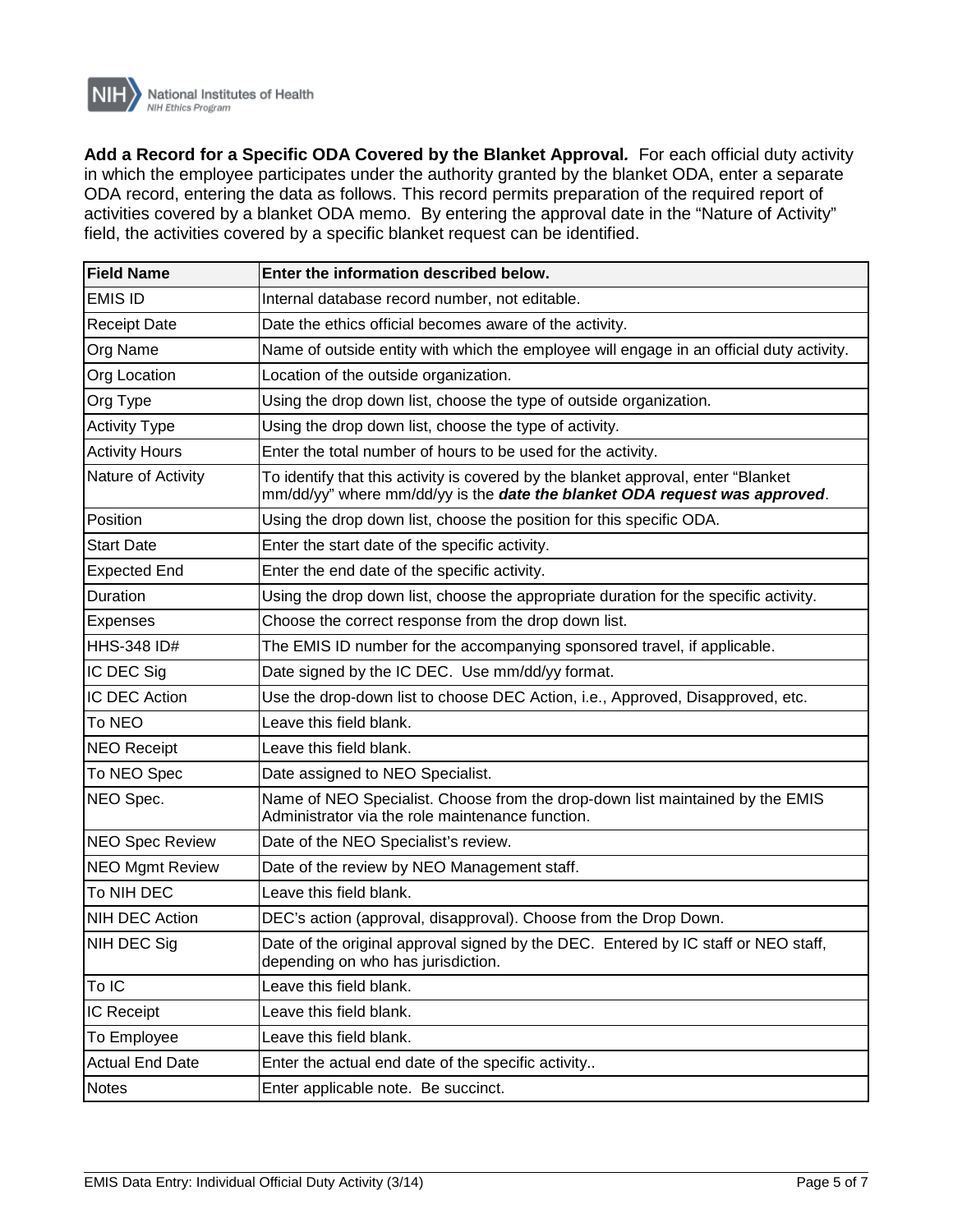| NIH Ethics Program              |                                     |                                        |                         |
|---------------------------------|-------------------------------------|----------------------------------------|-------------------------|
| * Receipt Date 3/20/2014        |                                     |                                        |                         |
|                                 | * Org Name Brain Health Association |                                        |                         |
|                                 | Org Location San Francisco, CA      |                                        |                         |
| <b>Destination</b>              | Domestic                            |                                        |                         |
| * Org Type                      | Non-Profit                          | ▼                                      |                         |
| * Activity Type                 | Present/Speak                       |                                        |                         |
| <b>Activity Hours</b>           | 50                                  |                                        |                         |
| <b>Nature of Activity</b>       | Blanket 1/1/14                      |                                        |                         |
| * Position                      | Speaker                             |                                        |                         |
| * Start Date $\boxed{5/1/2014}$ |                                     | Expected End Date $\frac{1}{5/3/2014}$ |                         |
| * Duration                      | One-Time<br>▼                       | * Expenses                             | NIH & Organization<br>▼ |
| HHS-348 Id #                    |                                     |                                        |                         |
| <b>IC DEC Sig</b>               |                                     | <b>IC DEC Action</b>                   | Approved                |
| <b>To NEO</b>                   |                                     |                                        |                         |
|                                 |                                     |                                        |                         |
| <b>NEO Receipt</b>              |                                     | <b>To NEO Spec</b>                     |                         |
| <b>NEO Specialist</b>           | -SELECT ONE-                        | <b>NEO Spec Review</b>                 |                         |
| <b>NEO Mgmt Review</b>          |                                     | <b>To NIH DEC</b>                      |                         |
| <b>NIH DEC Action</b>           | None                                | <b>NIH DEC Sig</b>                     |                         |
| To IC                           |                                     |                                        |                         |
|                                 |                                     |                                        |                         |
| <b>IC Receipt</b>               |                                     |                                        |                         |
| <b>Copy To Emp</b>              |                                     | <b>Actual End Date</b>                 |                         |

*Figure 1. Example of a Specific ODA Covered by a Blanket Approval*

**Upload Files:** This function permits you to upload files and attach them to the open record. At the bottom of the screen, click on *Browse*; locate the desired file; double click the file name; add a description of the attachment. Attachments may be pdf, Word, or other formats. However, pdf is preferred to guarantee that others will be able to open the file in the future. Files shall be named as follows, truncating as needed. Use hyphens between parts of the name. *Avoid using blank spaces.*

Employee last name, first initial-hyphen-ODA-hyphen-OrgName-hyphen-startdate.pdf

## Example, individual ODA:

NIH National Institutes of Health

Dr. Indiana Jones has an approved official duty with Oxford University, to start on March 20, 2015. The file will be named as follows: JonesI-ODA-Oxford-2015-03-20.pdf

Example, individual ODA covered by a blanket approval:

Dr. Indiana Jones will participate in a meeting with Oxford University on March 31, 2015, under a blanket memo approved on September 15, 2014. Use the same format as above except add a "B" to ODA to indicate that approval was via the blanket memo. Use the date of the event. JellyPB-OD